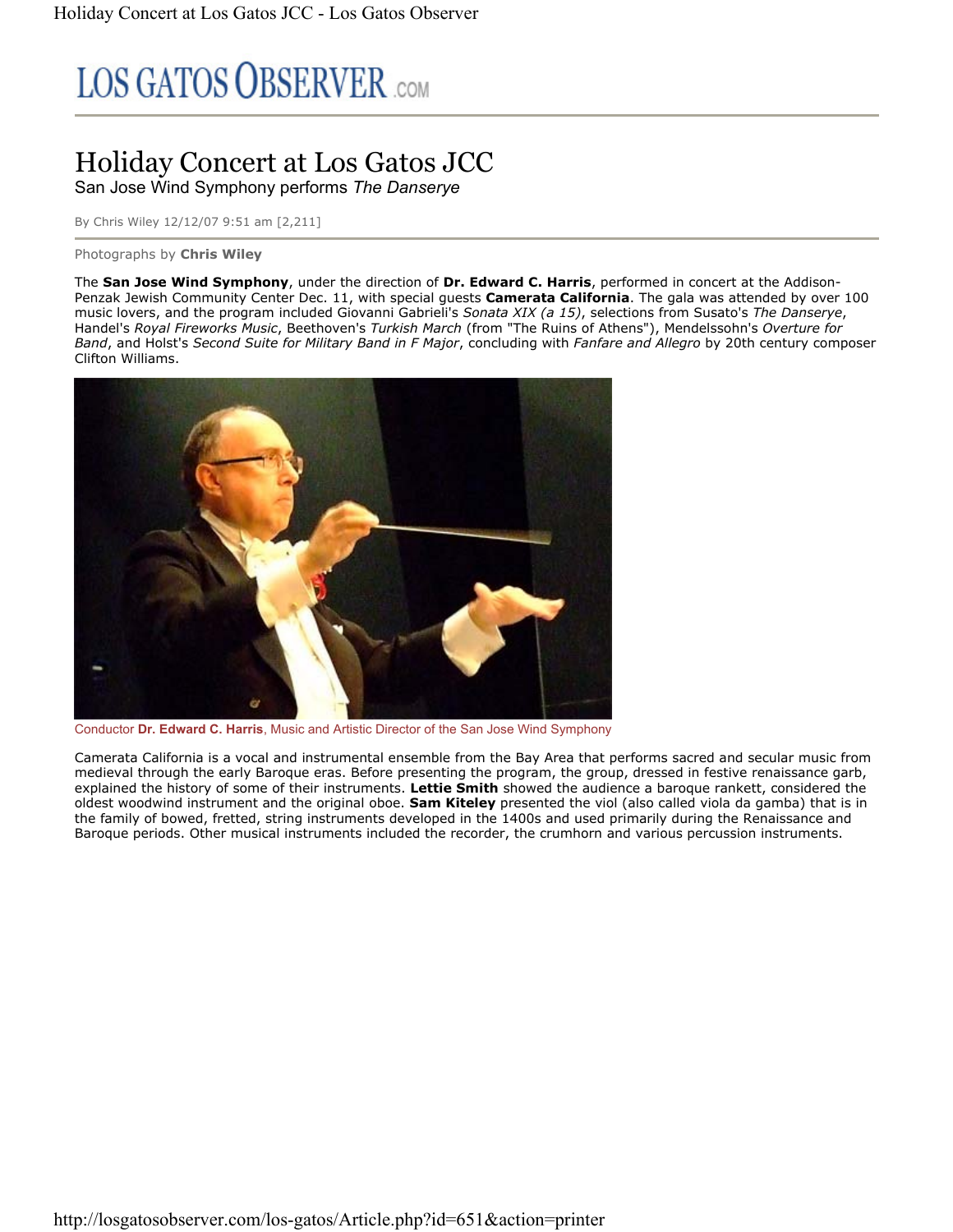

Dr. Harris welcomes Camerata California: **Lettie Smith**, **Jennifer Randolph**, **Sam Kiteley**, **Mike Megas**, and **Sally Terris**

The San Jose Wind Symphony will celebrate its 50th year in 2008, and Dr. Harris is in his 6th season as music and artistic director with 55-member orchestra. The SJWS is well-known to Los Gatos music-lovers for their concerts on the Los Gatos High School lawn every 4th of July. SJWS musicians are volunteers. Quite a few members are professional musicians and music teachers, but many are amateur musicians, drawn from a diverse assortment of backgrounds, including engineers, financiers, attorneys, librarians, doctors, nurses, and even a fireman.



Brass (l to r): massage therapist **Eliane Margairaz**, musician **Chris Wilhite**, retired R&D manager **Chuck Morehouse**, librarian **Laura Shea-Clark**, architect **Jeff Bowlsby**, and money manager **Allen Frische**

The longest-lived member of the band is **Miriam Rowan**, 86 years young, a retired music teacher and church organist. She first learned to play the piano by ear, at which point her parents gave her formal lessons in which she learned to read music. In middle school, she became interested in wind instruments and liked the French horn the best. Miriam has been known to play the French horn with one hand while playing the piano with the other--while telling a joke or two.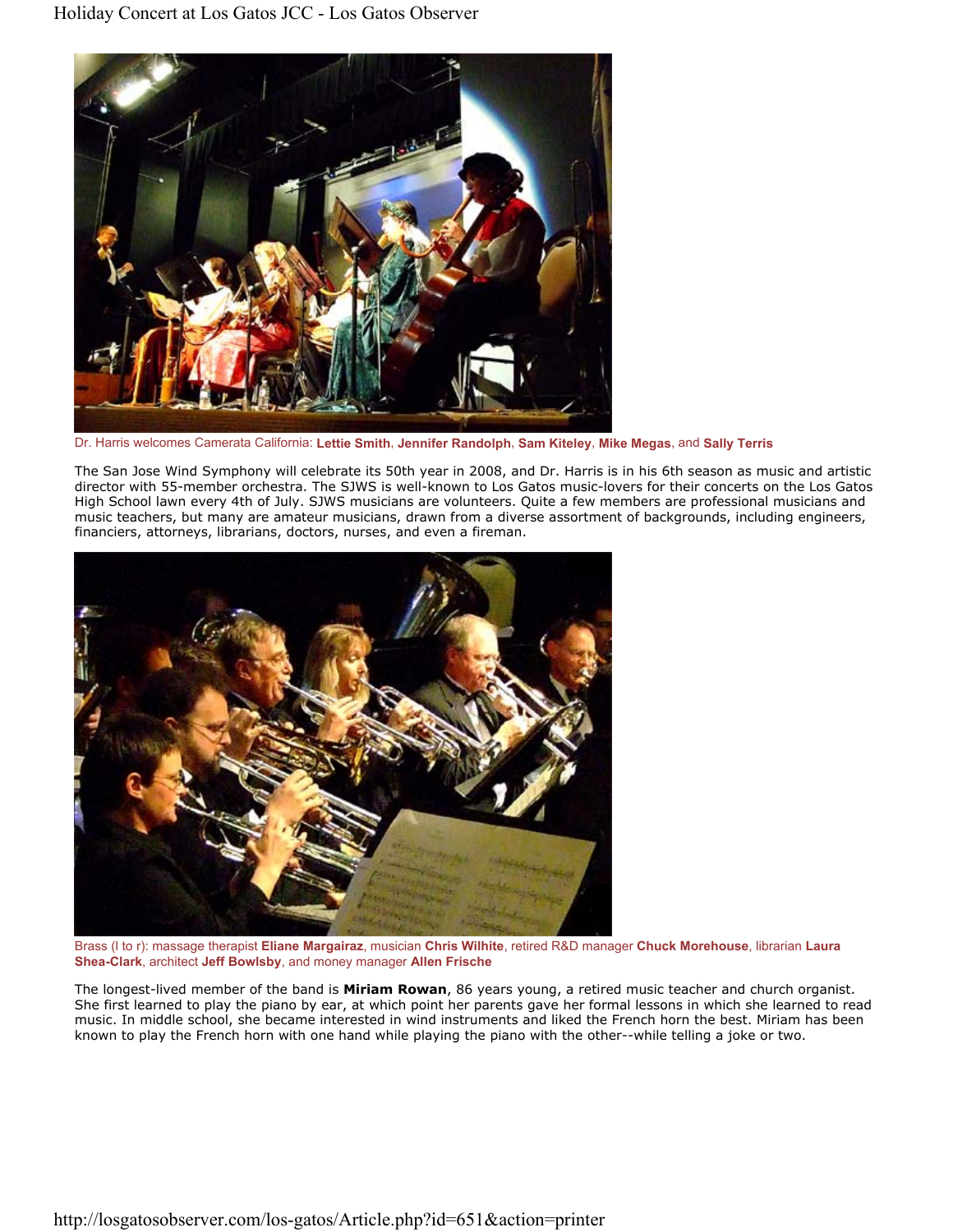

**Miriam Rowan**, 86, with her French horn

"We believe that music and the arts improve the quality of life for all citizens and are grateful for support from businesses, organizations, and individuals who agree," SJWS says. The program thanks many individuals and businesses for their support. Los Gatos names on the list of benefactors that stood out included **Joe and Joanne Rodgers** and **The Indian Store**.



Clarinetists **Walker Blount** (left), a retired electrical engineer, and **Clarence Savage**, a musical instrument craftsman

The San Jose Wind Symphony will perform at the Addison-Penzak Jewish Community Center again April 13, 2008 at 3 p.m., featuring timpanist **Galen Lemmon**.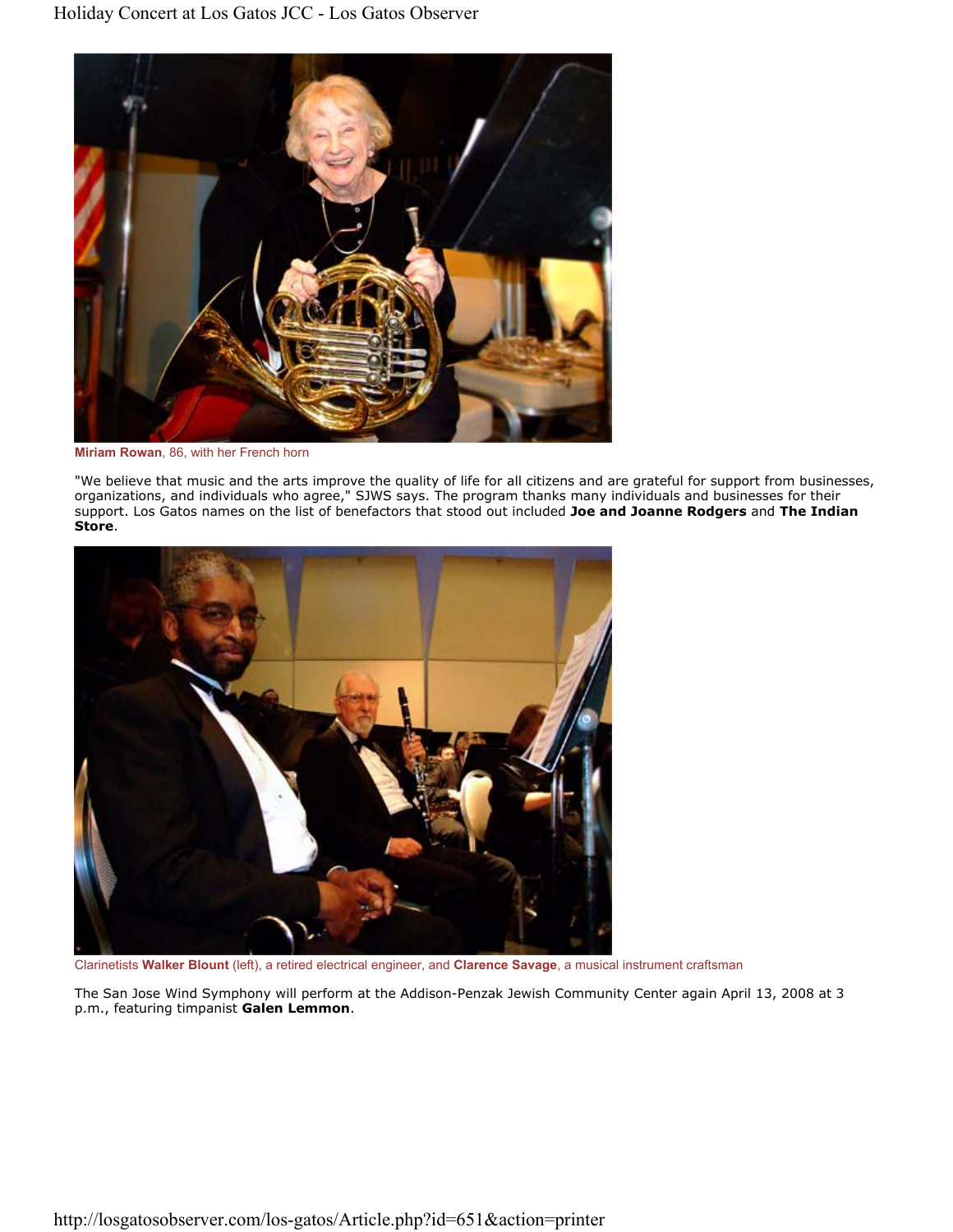

Special horns (l to r): **Chris Wilhite**, trumpet, **Eliane Margairaz**, trumpet, librarian **Leanna Goodwater**, French horn, music teacher **Stan George**, trombone, and music teacher **Jeff Yaeger**, tuba



**Lettie Smith**, of Camerata California, displays a *rankett*, the original oboe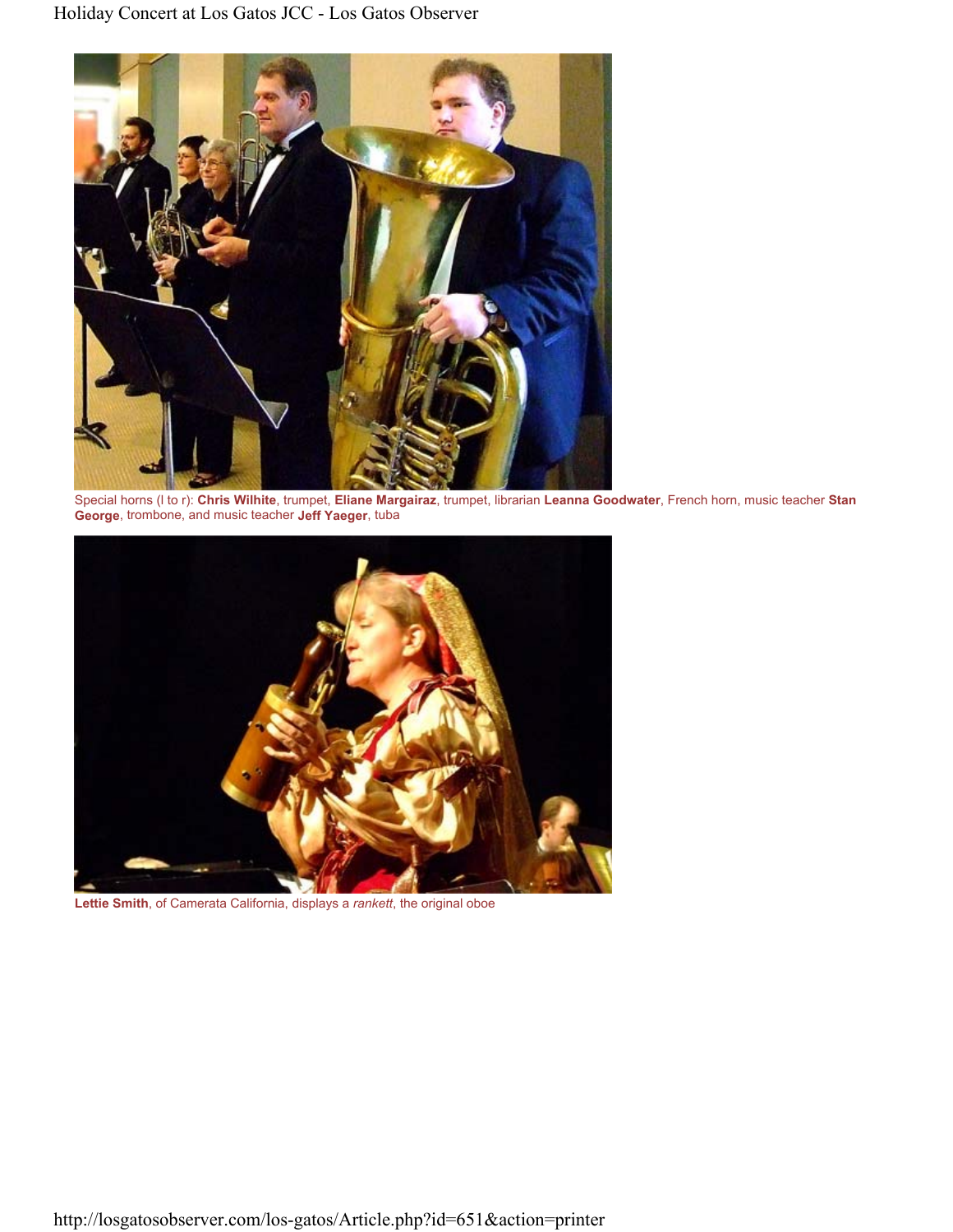

San Jose Wind Symphony: **Linda Jansen** on string bass (far left)



Flautists **Lorie Boardman** (left) and teacher **Ilene Finger**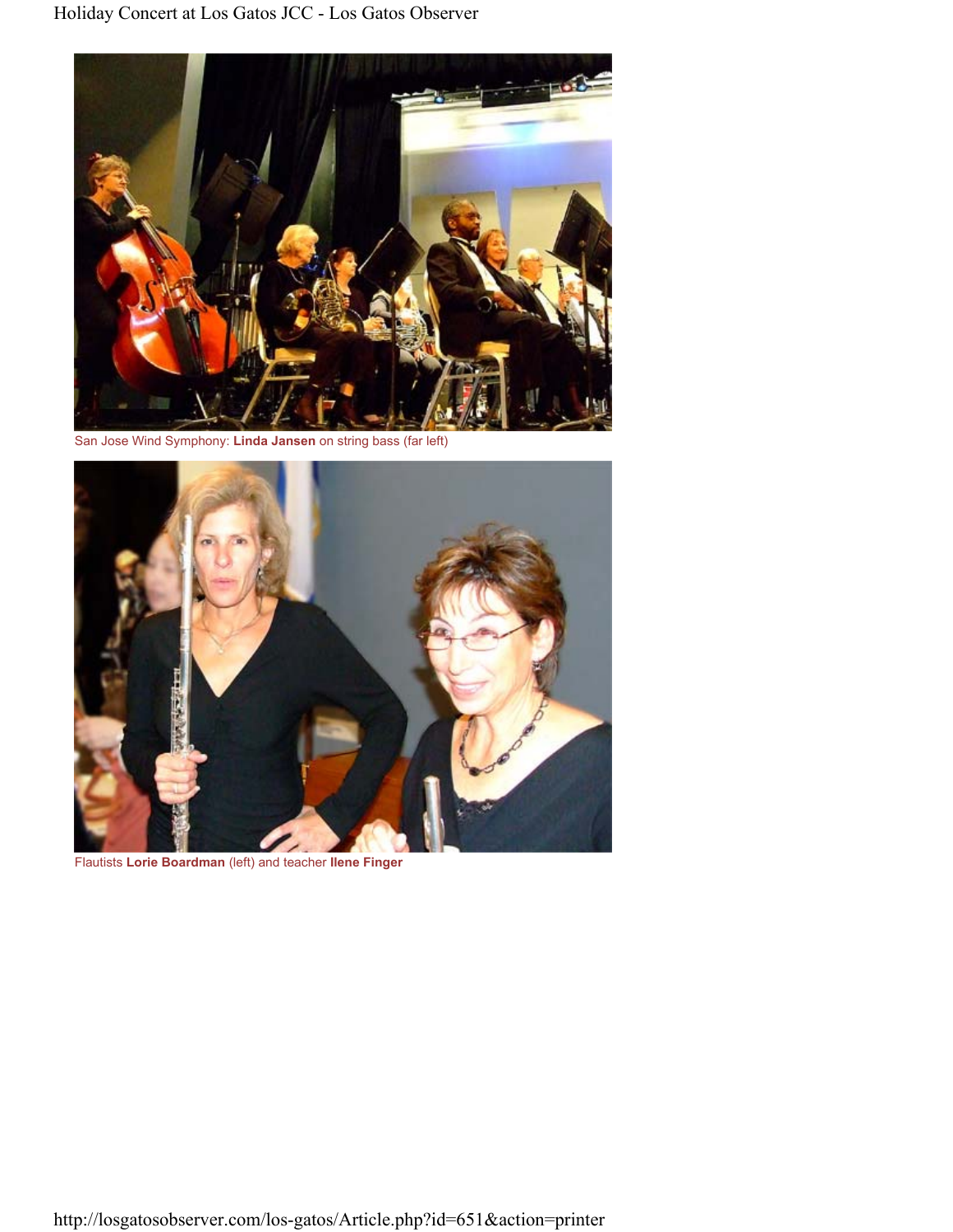

**Lettie Smith**, of Camerata California, answers questions after the performance



**Dr. Harris** is in his 6th season with SJWS